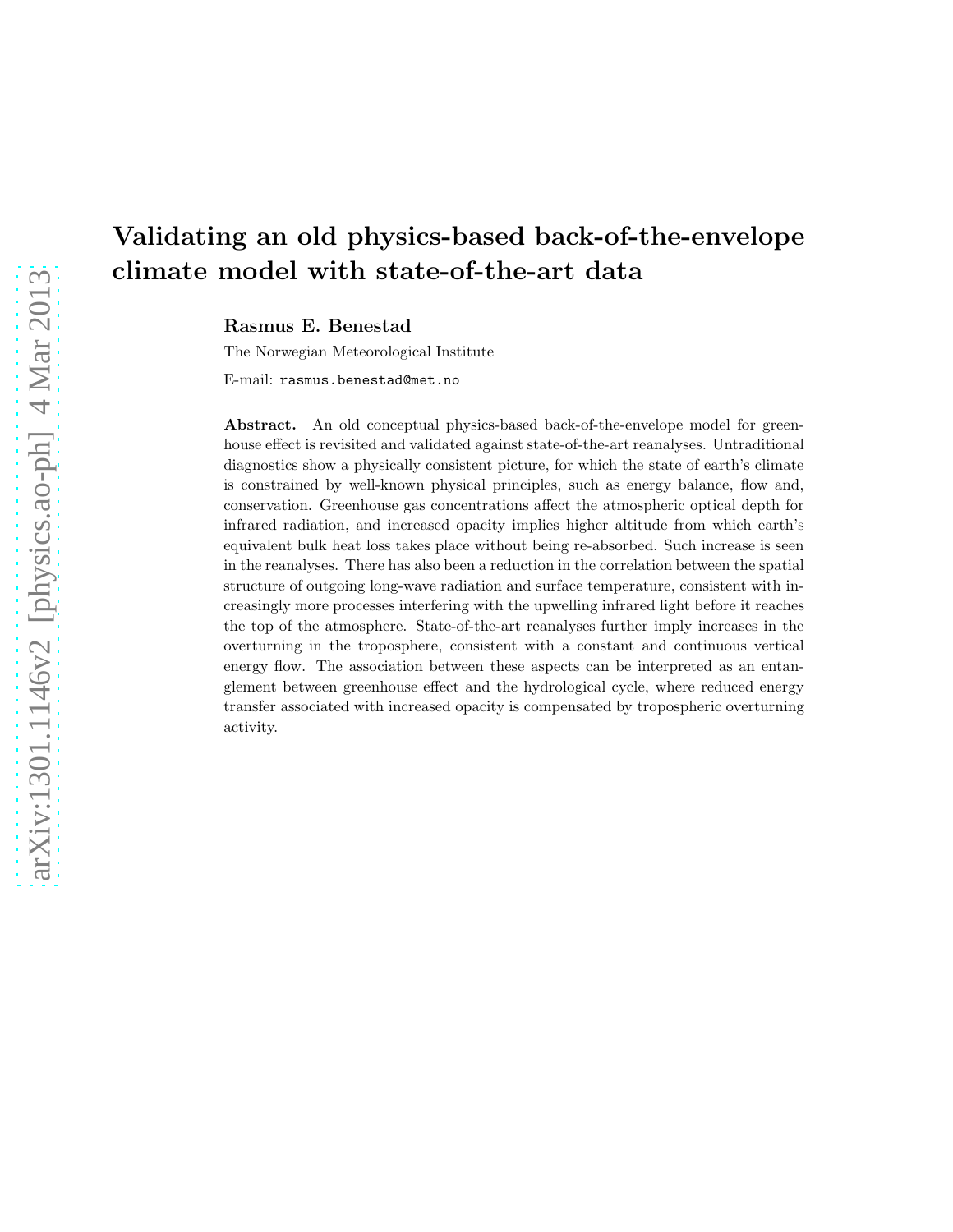#### 1. Motivation

The essential principles of the greenhouse effect (GHE) have long been understood [\[1\]](#page-11-0) in terms simple reductionistic models [\[2,](#page-11-1) [3,](#page-11-2) [4,](#page-11-3) [5,](#page-11-4) [6,](#page-11-5) [7\]](#page-11-6), however, these models usually don't provide a comprehensive description of the complexity associated with an anthropogeic global warming (AGW). Present global climate models supersede more simple and conceptual models on the greenhouse effect, such as radiative-convection and heat balance models discussed between 1900–1980 [\[8,](#page-11-7) [9,](#page-11-8) [10,](#page-11-9) [11,](#page-11-10) [12,](#page-11-11) [13\]](#page-11-12). State-of-the-art global climate models (GCMs), on the other hand, are too complex for grasping the basic elements. Yet, revisiting an old 'back-of-the-envelope', proposed by Hulburt in 1931 [\[9\]](#page-11-8), can provide us with a greater appreciation for how increased  $CO<sub>2</sub>$ -concentrations affect our atmosphere, and as proposed by Schneider and Dickinson in 1973 [\[11\]](#page-11-10), provide some didactic value in addition to explaining the essence of the greenhouse effect.

The didactic aspect is still relevant, as there is still a number scientists who doesn't acknowledge the link between increased levels of greenhouse gas concentrations (GHGs) and climate change [\[14\]](#page-11-13), and who are not persuaded by the scientific literature supporting the notion of an anthropogenic global warming (AGW) [\[15,](#page-11-14) [16\]](#page-11-15). Furthermore, there is a surprisingly high number of phycisists among this group [\[17\]](#page-11-16) which could hint that old knowledge has been forgotten [\[18\]](#page-11-17). By revisiting Hulburt's 1931 physics-based back-of-the-envelope climate model [\[9\]](#page-11-8) in the context of modern state-of-the-art data, the objective is to show that the model is consistent with data which were not available in 1931, including recent years as well satellite-based measurements of outgoing long-wave radiation and several reanalyses.

#### 1.1. A simplified physical picture

The starting point for the model is that the energy flows through the universe, being generated inside the sun and intercepted by the planets [\[19\]](#page-11-18). When the energy leaves the terrestrial system, it must be in the form of electromagnetic radiation, since space is a vacuum and does not provide a medium for other type of energy transfer [\[7\]](#page-11-6).

The radiative energy emitted from an object can often be described by Planck's law, relating electromagnetic energy loss to the 'emission temperature'  $(T_e)$ . The terrestrial energy loss is often referred to as the *outgoing long-wave radiation* (OLR). The total energy loss may be approximated by a bulk flux [\[9\]](#page-11-8), although spectral lines due to atomic and molecular line absorption and quantum mechanics play an important role [\[2,](#page-11-1) [3,](#page-11-2) [7\]](#page-11-6). The rate of heat loss must equal the rate of energy received from the sun for a planet to be in energetic equilibrium [\[9\]](#page-11-8). The planetary energy balance can then be described approximately by the simple equation

<span id="page-1-0"></span>
$$
S_0(1-A)/4 = \sigma T_e^4,\tag{1}
$$

where  $\sigma = 5.67 \times 10^{-8} W/(m^2 K^4)$  is the Stefan-Boltzman constant,  $A \sim 0.3$  is the albedo, and  $S_0 = 1366Wm^{-2}$  is the 'solar constant' [\[11,](#page-11-10) [13\]](#page-11-12). The left hand side of this equation represents the energy input while the right hand side describes the bulk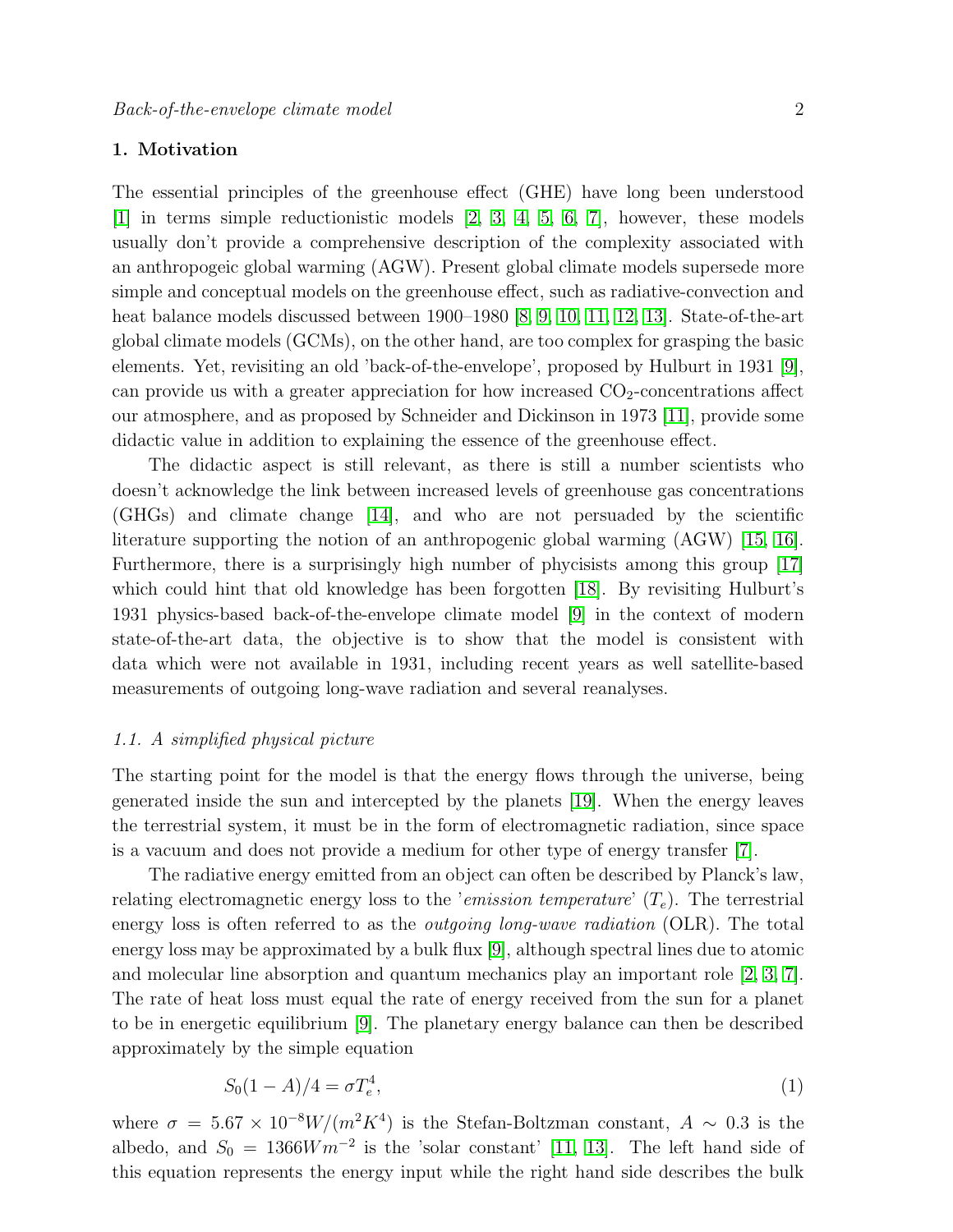heat loss. Predicted temperatures according to equation [1](#page-1-0) can be compared with actual observed surface temperatures in our solar system to demonstrate predictive skill[‡](#page-2-0). The value of  $T_e$  derived from measured terrerstrial OLR is typically in the range 251–254K[§](#page-2-1).

Most of the energy from the sun is absorbed at the planet's surface, as earth's cloud-less atmosphere is transparent to visible light while clouds tend to reflect the light. Equation [1,](#page-1-0) however, implies a value of  $T_e = 254K$  for the terrestrial emission temperature, whereas the observed global mean surface temperature is  $T \approx 288K$ . The bulk of the heat loss to space cannot take place at the ground level where  $T = 288K$ because this would violate the energy balance (equation [1\)](#page-1-0). However, it has long been established that the planetary heat loss is determined by temperature of the atmosphere far above the surface  $(9, 12)$ . The temperature drops with height due to convective adjustment and the radiative heating profile, and equals the emission temperature of  $254K$  at around 6.5 [k](#page-2-2)m above the ground. This altitude is where earth's bulk heat loss must take place according to equation [1.](#page-1-0) This is also independently corroborated by  $T_e$ derived from measured OLR[¶](#page-2-3).

The GHE consists of the air being opaque to light in the long-wave range yet transparent for short-wave radiation. The degree of transparency of a medium is described by Beer's law, which relates the optical depth to the concentration of the absorbing medium and the medium's absorbing capacity [\[2,](#page-11-1) [4\]](#page-11-3). Several atmospheric gases (e.g.  $H_2O$ ,  $CO_2$  in addition to clouds) are opaque in dominant frequency ranges predicted by Plank's law for  $T \approx 288K$ . Indeed, the atmospheric CO<sub>2</sub>-concentrations are specified from infrared gas analyser measuring the amount of infrared (IR) light absorbed in air samples [\[20\]](#page-11-19).

In the atmosphere, IR light is expected to be absorbed and re-emitted multiple times before its energy reaches the emission level where it is free to escape to space [\[7\]](#page-11-6). The process of absorption and re-emission will result in a more diffuse structure for the OLR at the top of the atmosphere. Hence, for an observer viewing the earth from above (e.g. a satellite instrument measuring the OLR), the bulk IR light source would be both more diffuse and located at increasing heights with greater GHGs, as the depth to which the observer can see into the atmosphere gets shallower for more opaque air. This altitude is henceforth referred to as the 'bulk emission level'  $Z_{T254K}$ , which represents the mean height for both cloudy and cloud-free regions.

Higher concentrations of greenhouse gases divert more IR radiation downwards toward the ground [\[21\]](#page-11-20). Hence, changes in the opacity alters the vertical energy flow, which needs to be compensated if the planet is to remain in energy balance and the total energy transfer continuous [\[9\]](#page-11-8). A deeper optical depth, due to increased absorption, is expected to act as 'resistance' for the radiative energy transfer, everything else being constant. Reduced radiative energy flux must be compensated though e.g. increased

- <span id="page-2-0"></span>§ Fig S3 in SM
- <span id="page-2-1"></span> $\parallel$  Fig S9 in SM

<sup>‡</sup> See Fig S2 in SM

<span id="page-2-3"></span><span id="page-2-2"></span><sup>¶</sup> See Fig S3 SM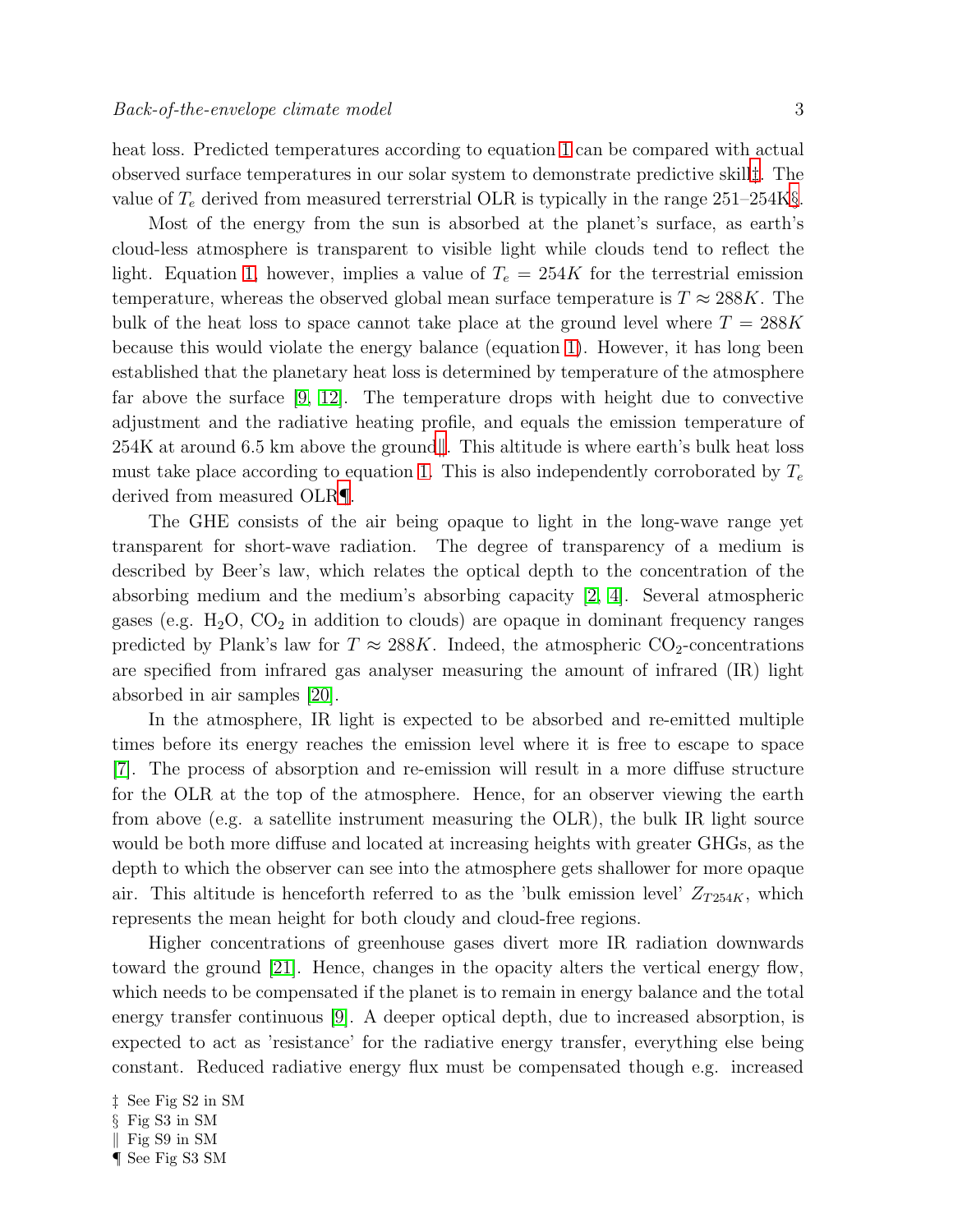temperatures, or latent/sensible heat fluxes.

#### 2. Methods & Data

The height of the global mean 274K isotherm  $Z_{T254K}$  was estimated from 37 model levels between 1000hPa and 1hPa (which corresponds to ∼0m and ∼63000m above sea level) from the European Centre for Medium-range Weather Forecasts (ECMWF) interim reanalysis (ERAINT) reanalysis  $|22|$ . Monthly mean values for T were estimated from instantaneous values, sampled at four times a day over the interval with available data Jan-1979–Sep-2012 at the full  $0.75^{\circ} \times 0.75^{\circ}$  horizontal resolution.

The monthly mean vertical velocity  $w$  from ERAINT was used provide a metric for the global atmospheric overturning. Convection is characterised by a circulation pattern of rising and sinking air masses. The atmospheric vertical volume transport takes place through cells of updraught and subsidence, however, these may not be coherent or stable in time and space. It was therefore important to find a metric that doesn't assume patterns that are stable in time.

The global spatial variance in the vertical mass transport for a given moment in time was used to represent the state of vertical overturning on a global scale. Sensible and latent heat transfer are related to the vertical motion, but not completely determined by the flow as the atmospheric vapour content and temperature gradients also are important factors. However, water vapour content is poorly constrained, due to uncertainties associated with clouds and precipitation. The vertical velocity  $(w)$ , on the other hand, is related to horizontal air flow through divergence, convergence, and variation in welldescribed quantities such the geopotential heights and barometric pressure.

In addition to the ERAINT reanalysis, the NCEP/NCAR and ERA40 reanalyses were also used as these covered longer time intervals. OLR, measured from space [\[23\]](#page-11-22), was used to test equation 1 as well as analysing trend in opacity to IR radiation. Moreover, OLR measured from satellites [\[23\]](#page-11-22) was used to derive  $T_e$  and examine trends in diffuse IR emission at the top of the atmosphere. See the SM for more details and listings of scripts used for the analysis.

#### 3. Results

The 254K isotherm  $Z_{T254K}$  represents the equivalent altitude where earth's bulk heat emission takes place, and an upward trend of 23m/decade is consistent with a deeper optical depth as well as a global mean surface warming of 0.12K/decade over the period 1979–2011, not widely different to published warming rates of 0.14 to 0.18 K/decade [\[24\]](#page-11-23). Figure 1 shows two different estimates of  $Z_{T254K}$  based on the ERAINT and the NCEP/NCAR reanalysis (black and grey curves respectively). There was a good general agreement between the two, albeit with some differences in the detailes. This means that an observer in space would see IR radiation emanating from a shallower atmospheric depths as the GHGs have increased over time[\[16\]](#page-11-15).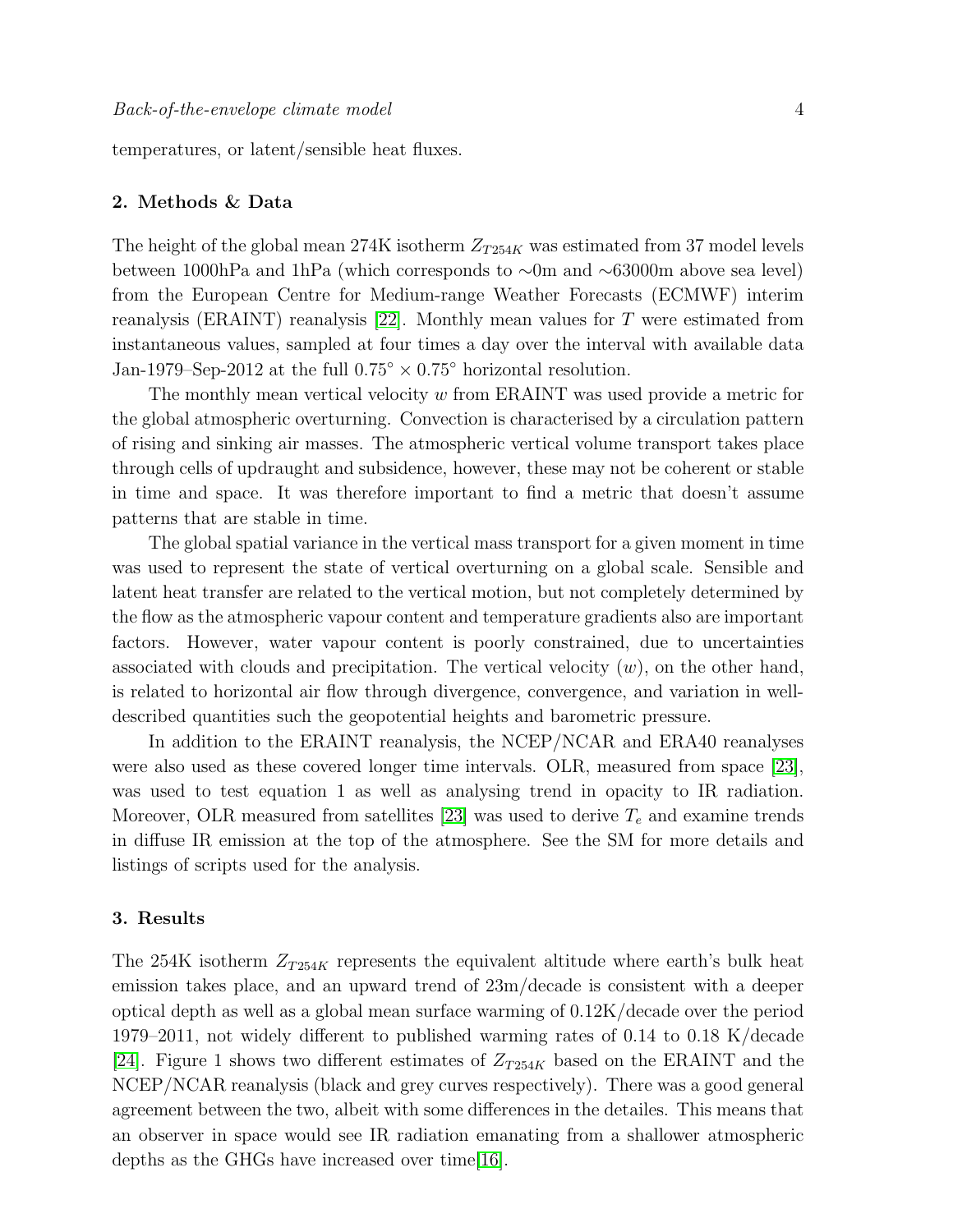Figure 2 shows the time evolution of the pattern correlation between the OLR and the  $T(2m)$  from the ERA40 reanalysis. The correlation estimates were in general high due to the warm tropics and cool polar regions, which also influenced the local heat loss. There were also large short-term variations, which were likely to be affected by annual changes in the cloud-cover. Nevertheless, the estimates over the interval 1975–2002 suggested a decreasing trend which is consistent with the spatial structure of the OLR becoming more diffuse due to greater opacity, either due to increased GHE or changed cloudiness. High cloud tops, however, are consistent with high  $Z_{T254K}$  and the simple model, whereas the OLR from low cloud tops are more similar to the upwelling IR from the surface.

Peaks associated with ENSO, seen in the  $Z_{T254K}$ , however, were less visible in the correlation, although there may be weak hints low correlation around some of the El Niño years. One explanation for weak ENSO sigature may be that the OLR is expeced to be sensitive to the cloud cover, which may dominate on the short time scales, and that ENSO involves longitudinal shifts rather than latitudinal changes<sup>[+](#page-4-0)</sup>.

Figure 3 shows  $\eta_z(t) = \sum_z var(a_i w_i(z, t))$  for 3 different levels in the troposphere. The variability above ∼1000 m a.s.l has, according to ERAINT, increased since 1995, with most pronounced increase in the middle troposphere (∼1km–6.5km a.s.l.; black). The upward trend in the middle atmosphere is consistent with the notion that increased convection compensates for reduced radiative transfer between the ground and  $Z_{T254K}$ . The upper layer above ∼6.5km a.s.l. also exhibited a smaller trend, but this layer may have been affected by the convective activity below.

The blue curve in Figure 1 shows the vertical integral of total column water vapour  $(q_{tot})$ , exhibiting an insignificant trend. Hence, the increased overturning supports the notion of an enhanced vertical latent heat transport. The excursions in both  $q_{tot}$ , and  $Z_{T254K}$  in 1988, 1991–1992, 1997–1998, and 2009-2010 may be associated with ENSO, and demonstrate how the optical depth is affected by changes in the atmospheric moisture or the clouds.

The global variations in  $\eta_z(t)$  in the lower 1000m, however, had an inter-annual time scale, but nevertheless exhibited no clear association with the El Niño Southern Oscillation. This layer embeds most of the planetary boundary layer (PBL), which is affected by the surface friction and turbulent mixing, whereas the air above represents the free atmosphere [\[11\]](#page-11-10). In the lower PBL, the main energy transport takes place through small-scale turbulence with short time scales which may not be well represented by monthly mean values from the atmospheric model used for the reanalysis. Furthermore, the PBL  $w$  may not have been assimilated well, due to scarce observations for that level and the incomplete understanding of this lowest layer of air.

<span id="page-4-0"></span><sup>+</sup> See the SM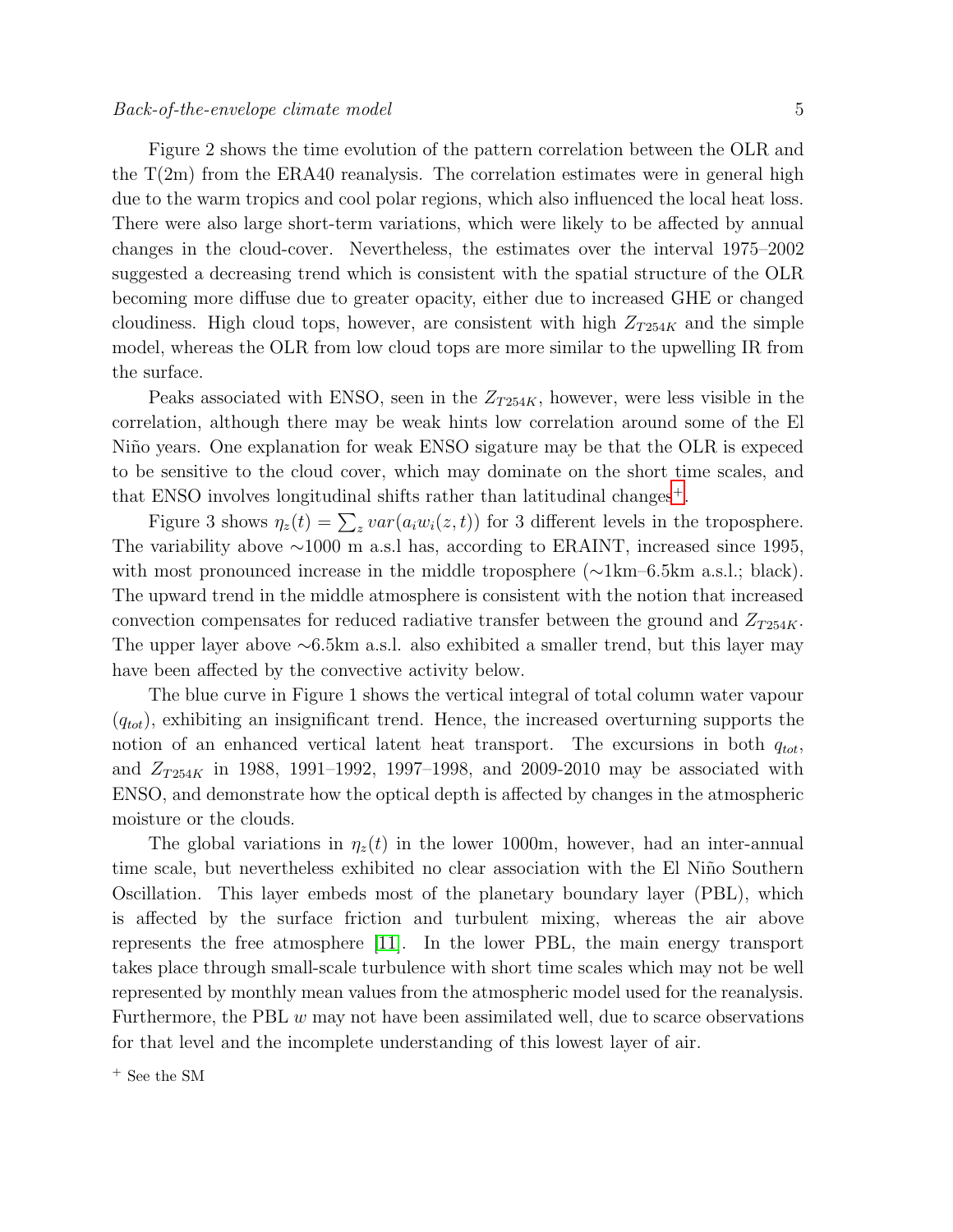#### 4. Discussion

The results here suggest that that a simple model provides an approximate description, by treating all the IR light as one bulk heat loss at the top of the atmosphere where it leaves the planet, as in equation [1,](#page-1-0) and defines the bulk emission altitude as the region where the temperature equals the emission temperature  $T = T_e$  [\[3\]](#page-11-2). A similar treatment of the bulk emission and its vertical level is also the basis for the discussion on the 'saturation effect' in the report 'The Copenhagen Diagnosis' (2009)[\[25\]](#page-11-24).

The trend analysis for the 254K isotherm  $Z_{T254K}$  can be considered as an extension of Santer et al. (2003) [\[26\]](#page-11-25), who reported a robust, zero-order increase in tropopause height over 1979–1997 in two earlier versions of re-analyses, which they interpreted as an integrated response to anthropogenic forced warming of the troposphere and cooling of the stratosphere. Here, this aspect is put into a simple physics context of energy flow, where the metric  $Z_{T254K}$  is interpreted as an equivalent mean level for the bulk emission. This type of representation is a simplification on par with 'model physics' such as parametrisation of clouds in the GCMs themselves. Such simple models are strictly not correct but may nevertheless be useful according to M.I. Budyko (1974): "some aspects of climate genesis might be elucidated by means of the simplest models" [\[11\]](#page-11-10).

Hence, the emission level diagnostic is not actually an emission level, it's just the height of the temperature that corresponds to the bulk emission level on the right hand side of equation [1.](#page-1-0) The objective here was to provide a simple picture of an enhanced GHE and an 'educational toy' [\[11\]](#page-11-10) that is consistent with the most up-to-date analysis of the atmosphere.

The consideration of the vertical energy flow, where latent heat tranfer and convective processes compensate for reduced IR energy transfer, entangles the GHE with the hydrological cycle. Convection and latent heat both set the atmosphere's vertical temperature profile and involve evaporation, condensation, and precipitation. From these principles, an increased GHE is expected to imply changes in the rainfall patterns[∗](#page-5-0).

<span id="page-5-0"></span>It is interesting to note that the trend analysis in the atmospheric overturning metric presented here appears to be inconsistent with the previous conclusions [\[27\]](#page-11-26) suggesting that the strength of the atmospheric overturning circulation *decreases* as the climate warms. This apparent disparency is interesting and merits further investigation into whether it is caused by different metrics or whether the GCMs really provide a different description to the reanalyses. On the other hand, if one considers the energy flow from the surface to the emission levels higher aloft, and that an increased optical depth diminishes the vertical energy transfer associated with IR radiation, a reduction in convective activity is surprising, as the flow of energy must be continuous and any divergence in the total flux will lead to deficit or surplus of heat. A simulated warming in the upper troposphere [\[16,](#page-11-15) Figures 9.1 & 9.2] nevertheless suggests an enhanced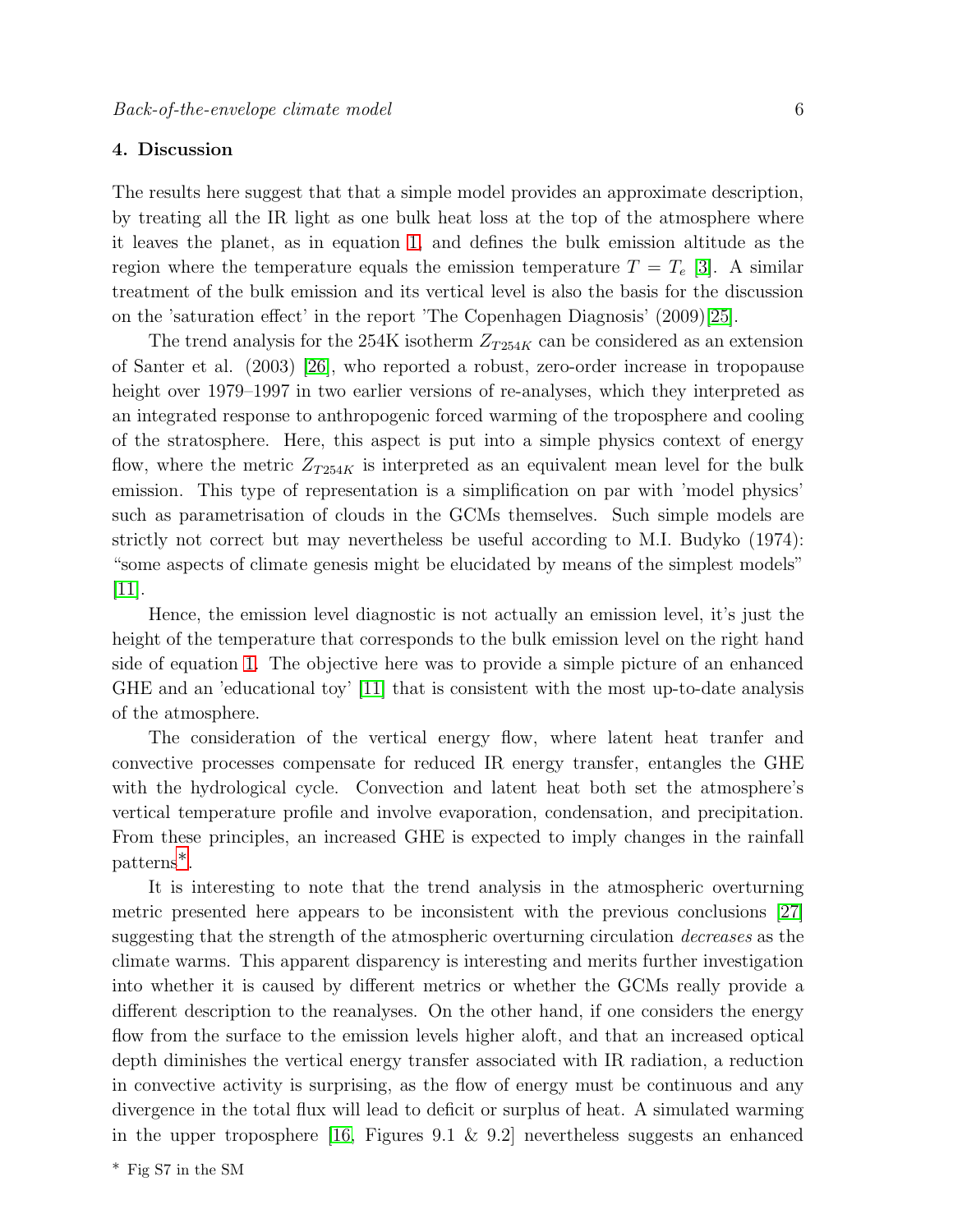emission of IR from greater heights, which must be supported by an increased vertical energy flow. It is, however, possible that an increased latent heat flux, due to increased atmospheric moisture, can maintain this even if the overturning were to slow down. It is also conceivable that energy is transferred through other means of energy transfer, such as the propagation of gravity waves which tend to be represented by the means of parametrisation in atmospheric models. A change in  $\eta(z, t)$  can also be linked to reports of changes to the Hadley cell [\[28,](#page-11-27) [29\]](#page-11-28), and changes in convective activity may have some impact on the hydrological cycle as these tend to involve cloud formation. Earth's heat loss is strongly tied to clouds, as cloud tops are prominent features in the OLR [\[30\]](#page-11-29).

The reanalyses provide the to-date best picture that we have of the atmosphere and an improvement over previous studies [\[26\]](#page-11-25), but there are some caveats as the introduction of new instruments, such as satellite instruments, will result in inhomogeneity[♯](#page-6-0) [\[31,](#page-11-30) [32\]](#page-11-31). It is especially the introduction of new satellite data assimilation in the reanalysis that cause non-climatic changes. Furthermore, unresolved processes, such as cumulus convection may not be well-represented, and monthly means, used for the vertical velocity, do not necessarily capture fluxes taking place on shorter timescales. Nevertheless, the old radiative-convection and heat balance models appeared to be consistent with the long-term trends found in the reanalyses. Increased atmospheric overturning and emission level altitude support the conceptual picture of an enhanced GHE, for which the energy flow between the ground and the emission level must be constant. The spatial correlation between the OLR and surface temperature provides an indication of the strength of GHE, but is also strongly affected by clouds. Clouds, however, are part of the GHE, which subsequently affect the bulk emission level  $Z_{T254K}$ .

Although the model presented here was similar to the ideas discussed by Hulburt in in 1931, he did not emphasis on the vertical energy flow, the hydrological cycle, and changes in the greenhouse gas concentrations. Although these aspects were were implicit in his model, he did not extend these to the question of climate change and the entanglement between the hydrological cycle and the GHE. An interesting question is whether reviving this old physics-model in the context of modern data can convince scientifically literate who still don't acknowledge an AGW. There is a cause for optimism if the reason for different views is 'agnotological' in terms of forgotten ideas [\[18\]](#page-11-17).

#### 5. Conclusions

<span id="page-6-0"></span>Physical constraints provided by the simple conceptual model introduced by Hulburt in 1931 [\[9\]](#page-11-8) provide untraditional diagnostics of an enhanced greenhouse effect in reanalyses and the OLR. These reanalyses, however, may involve serious caveats in terms of timedependent errors and biases, and the analysis has not ascertained whether these trends are real. The long-term trends identified are nevertheless consistent with the noition of increasing opacity for IR light, elevation of the OLR emission level, and convective activity. This framework embeds more sophisticated explanations than traditional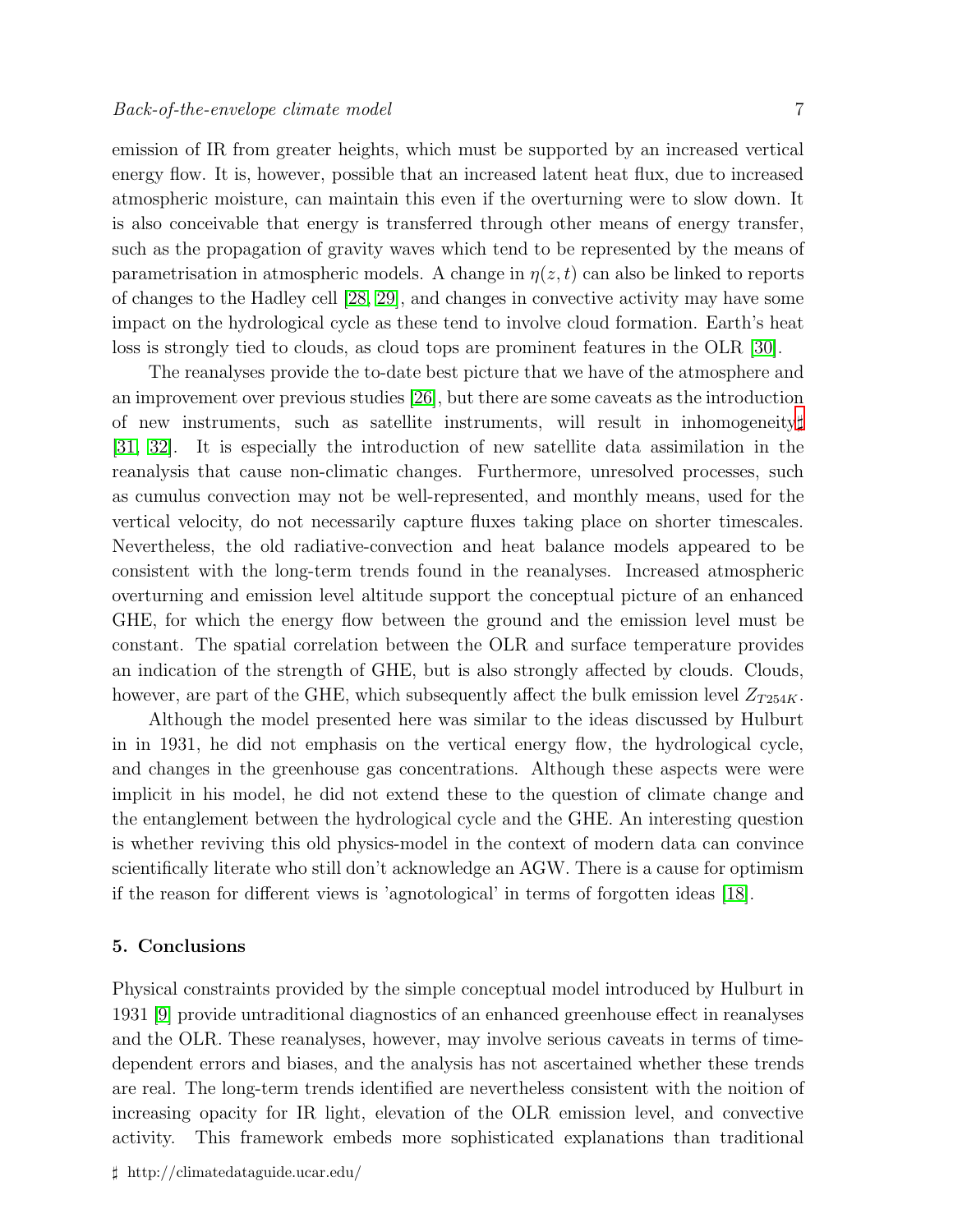purely radiative models, and incorporate effects from feedback processes through  $dT/dz$ , response in  $Z_{T254K}$ , and the albedo A. It further provides a link to the hydrological cycle.

### Figures and figure captions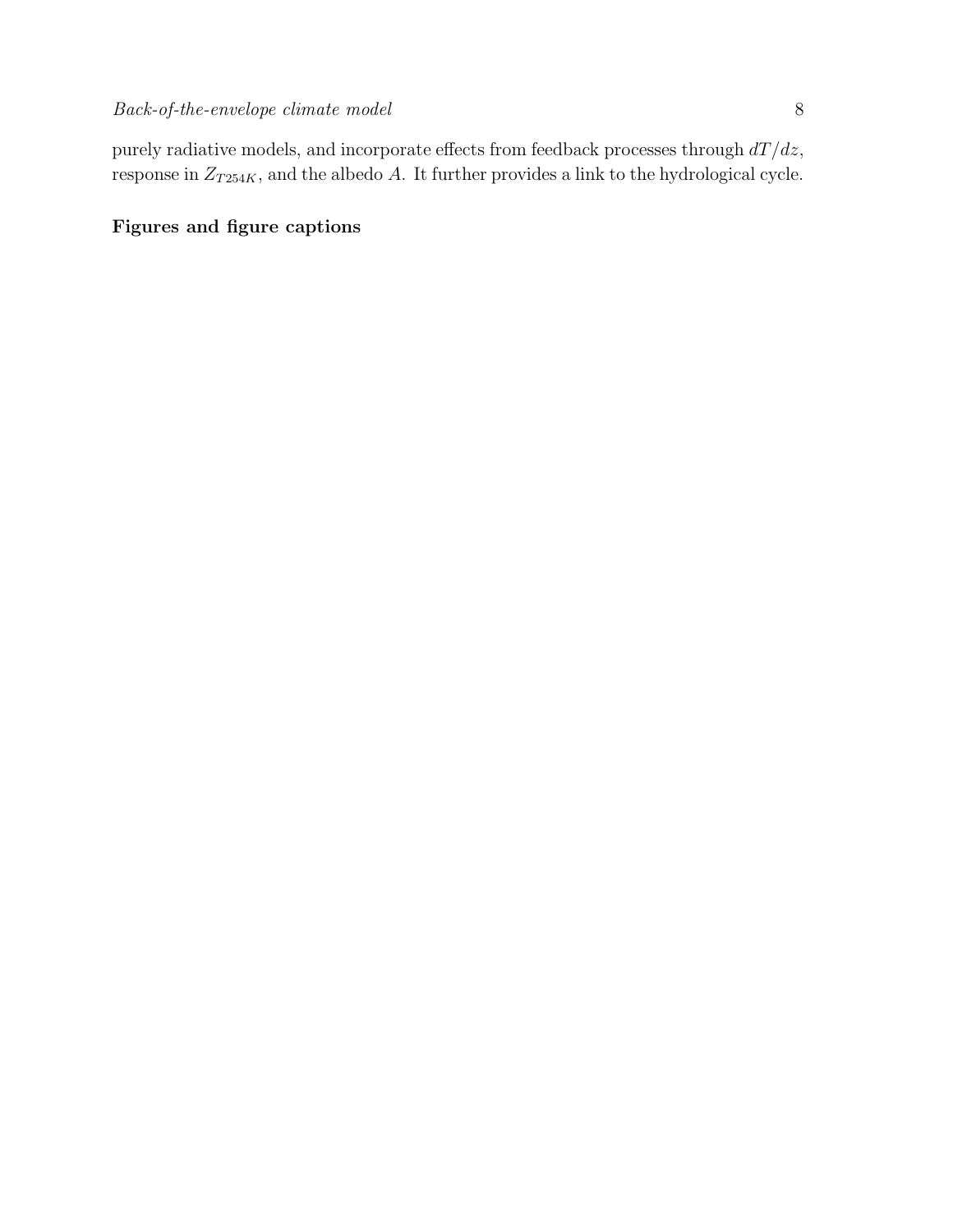

Figure 1. The 12-month moving mean of the spatial variance of the vertical volume transport the vertical integral of total column water vapour  $(q_{tot};$  blue), and the bulk emission level altitude  $(Z_{T254K};$  black) from ERAINT. The mean  $Z_{T254K}$  was estimated to be 7219  $\pm$  2m, and the trend in the altitude of the bulk emission level,  $(23 \pm 2)m/decade$ , supports the notion of increased optical depth and hence and enhanced GHE. The trend in  $Q_{tot}$  was  $(-0.018 \pm 0.017)kg/(m^2 decade)$ (mean= $29kg/m^2$ ). The curves are plotted here with arbitrary scales along the y-axis. The grey vertical bands mark January 1st of known El Niño years.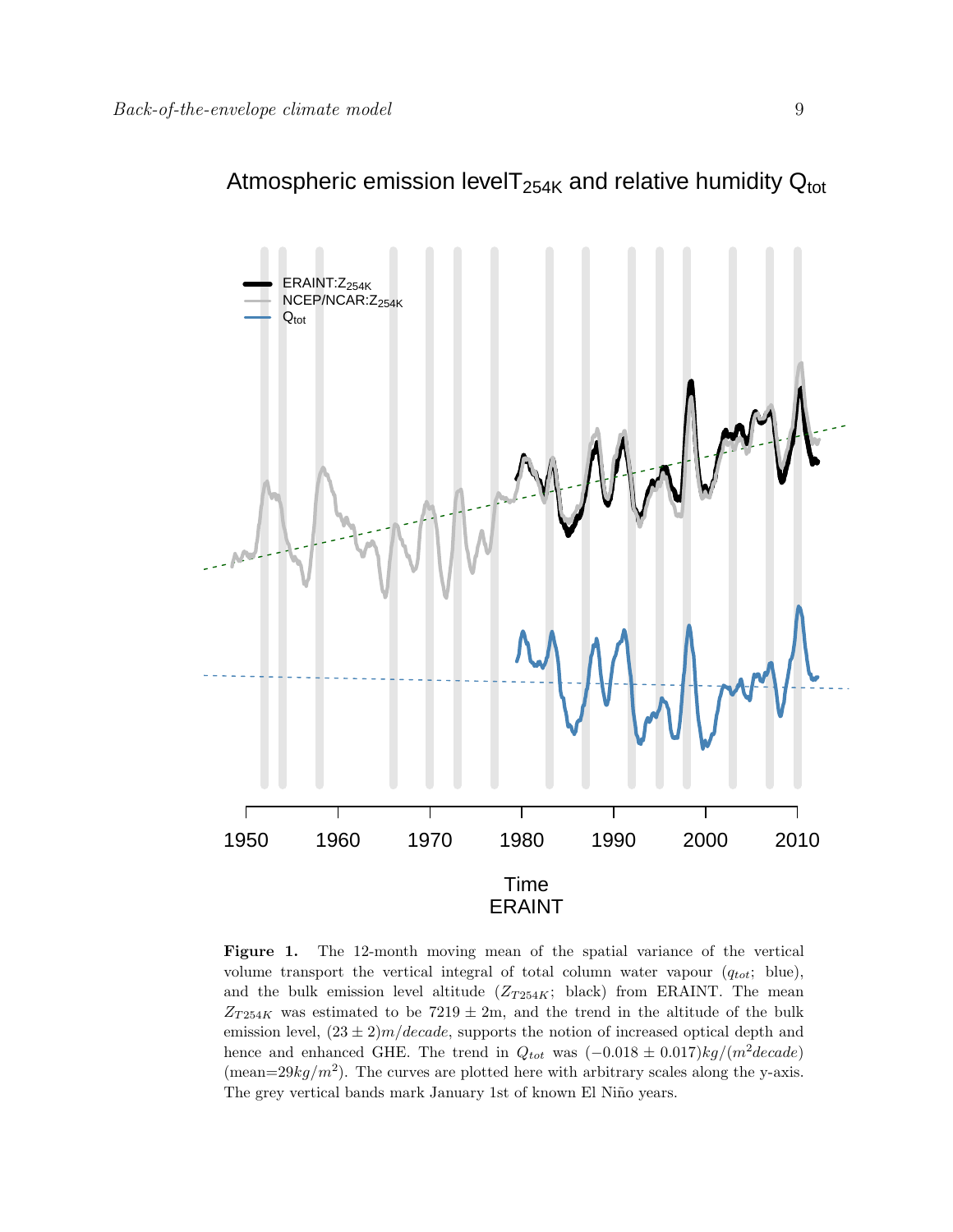

**Figure 2.** The spatial correlation between the OLR and  $T(2m)$  estimated for each month over the period 1975–2002. The grey curve is unfiltered results and the thick black shows a 12-month moving average. The long-term reduction is consistent with a more blurred OLR pattern compared to the surface temperature. The different satellite missions are shown in different colours for the low-pass filtered curve. The faint pink region marks new interpolation scheme.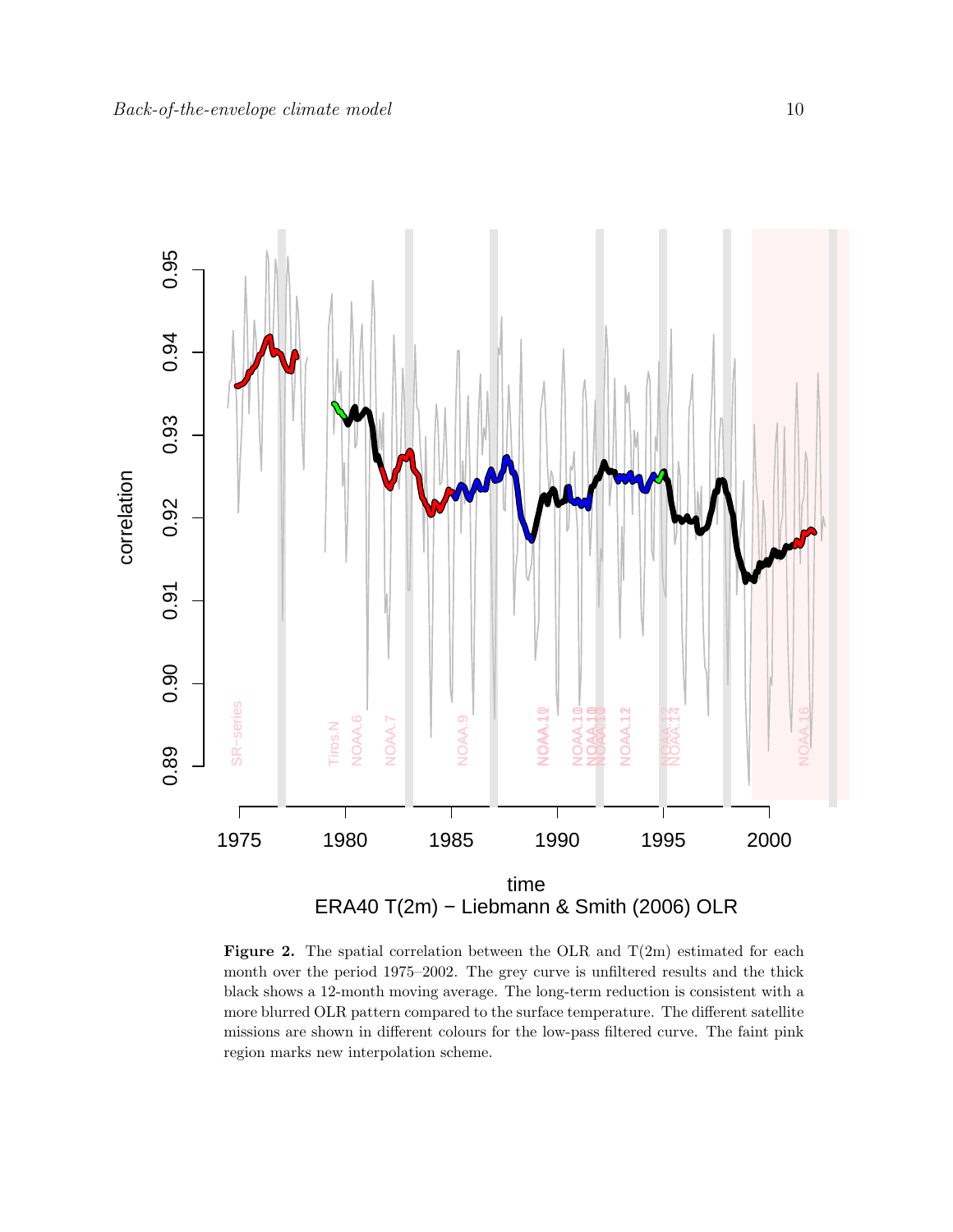

## **Atmospheric overturning anomaly**

Figure 3. The 12-month moving mean of the spatial variance of the vertical volume transport  $(var(a \times w))$  from ERAINT. The trend in the atmospheric overturning,  $(1100 \pm 90)kgs^{-1}/decade$ , in the atmospheric middle levels (black) supports the notion of increased optical depth and hence and enhanced GHE. The curves are plotted here with arbitrary scales along the y-axis.